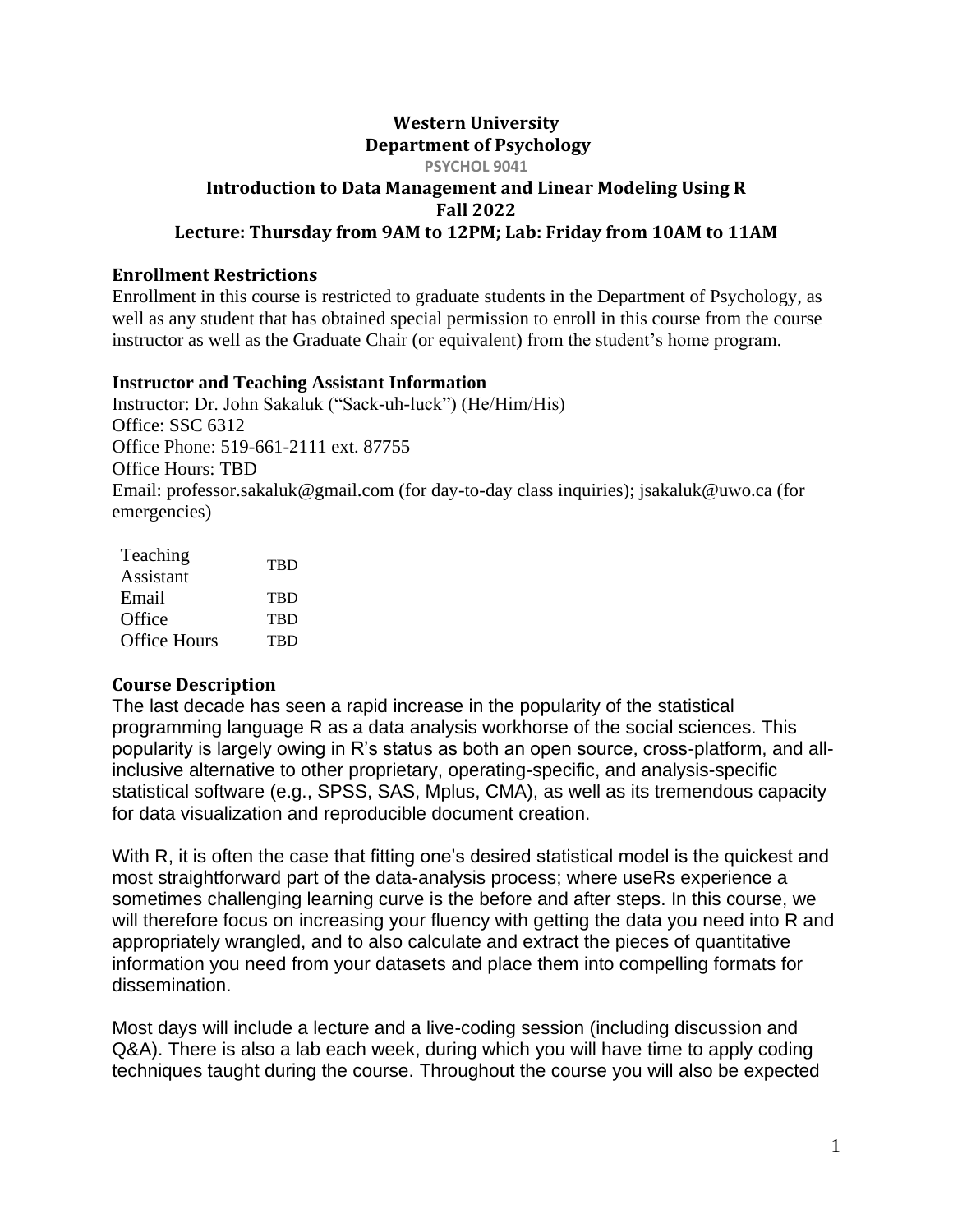to complete several self-guided tutorials (some of which include video content). See the Schedule of Dates and Activities for a complete list of topics.

## **Course Format**

The course will be taught synchronously--initially in person, with the flexibility to pivot to online via zoom should public health circumstances dictate a shift.

## **Course Learning Outcomes/Objectives**

Upon completion of this course, students should be able to:

- 1. Understand the value (to themselves and others) of creating and maintaining a "mindlessly reproducible" coding workflow for data analysis
- 2. Understand at a "birds-eye" level how R handles information (e.g., assignment to objects, object types, common operators), enabling them to write (and read) sensible code
- 3. Apply features of a mindless reproducible workflow to their analyses (e.g., projects, absolute file paths, coherent and documented R Markdown files or Scripts)
- 4. Apply common "tidyverse" functions for the purpose of data management (e.g., importing data, selecting cases and variables, creating or altering variables and their values, transforming and/or merging across data sets)
- 5. Apply the psych package for computation (and evaluation) of more complex psychometric scores
- 6. Calculate simple descriptive statistics (e.g., frequency, central tendency, dispersion, missingness)
- 7. Create dynamically populated tables with reproducible values of descriptive statistics and/or model output
- 8. Create (and understand) effective visualizations of of raw data, descriptive statsistics, and/or inferential trends
- 9. Understand the major elements of the general linear model (e.g., observed vs. predicted scores, intercepts, slopes, variables, residuals) and how they can be combined to conduct a variety of commonly used analyses in psychological research (e.g., *t*-tests, analyses of variance, regression, moderation and mediation)
- 10. Apply linear models to data sets in R, and correctly interpret and/or extract diagnostic, model, and/or parameter estimate information
- 11. Dynamically report general linear model output (i.e., reproducibly in text, tables, and/or visualizations)
- 12. Appreciate how modifications to the general linear model enable more specialized forms of data analysis (e.g., categorical data analysis, analysis of dependent observations, multivariate modeling)
- 13. Apply and understand simple loops and user-written functions to expedite computationally- or coding-intensive tasks

## **Course Materials**

The course will require you to regularly consult several open-access resources to learn about how to do different things in R (e.g., basic data management, visualization, RMarkdown). Most of these have hard-copy versions that you can purchase, if interested (I own/regularly use many of these), but the open-access versions are entirely sufficient (and oftentimes more recently updated than the hardcopy versions).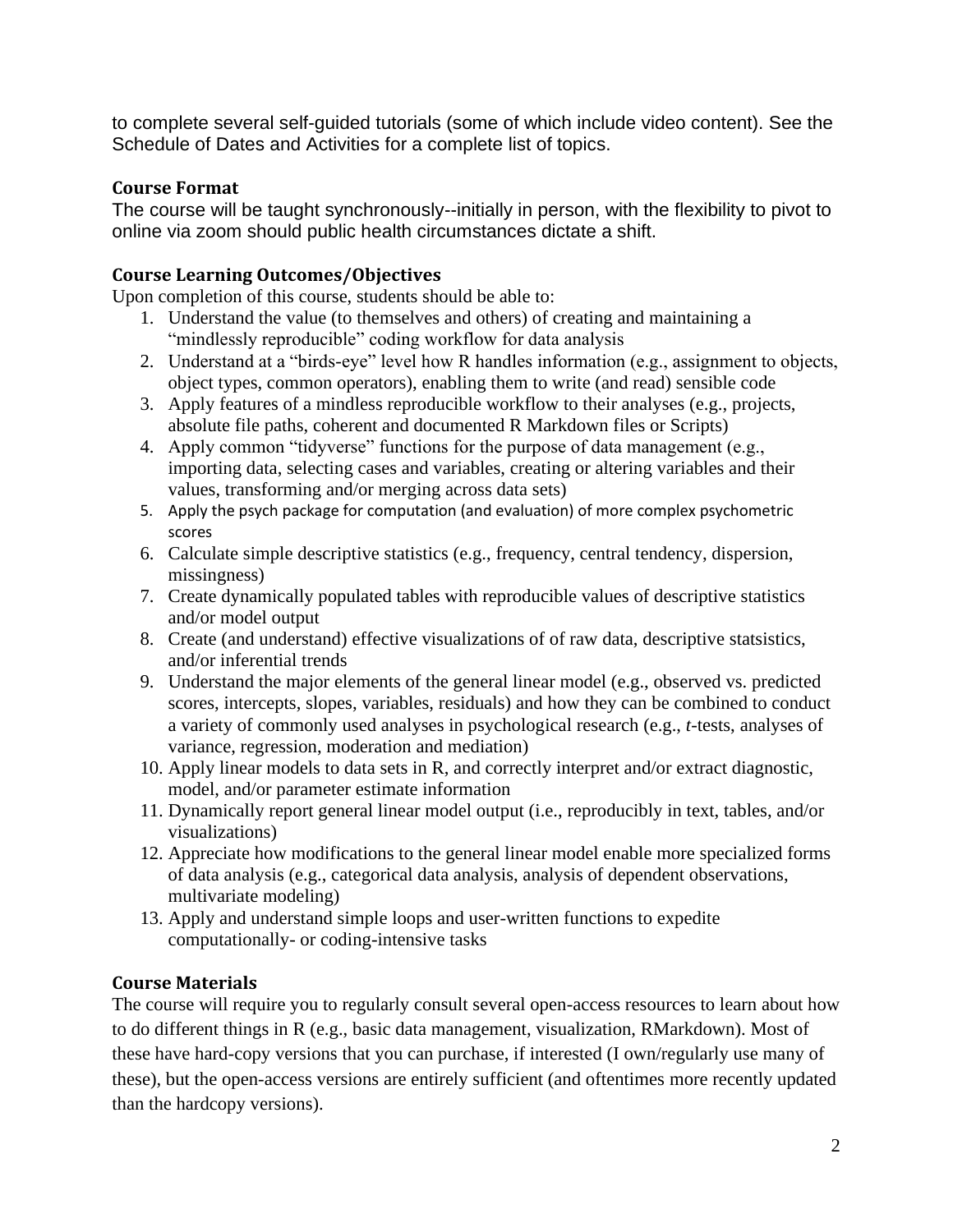## *Books*

- 1. [R for Data Science](https://r4ds.had.co.nz/) ("R4DS", Grolemund & Wickham)
	- o Basics of data importation, management, and visualization
- 2. [R Graphics Cookbook](https://r-graphics.org/) ("The Cookbook", Chang)
	- o "Recipes" for ggplot syntax for virtually any type of plot imaginable
- 3. [Fundamentals of Data Visualization \(](https://serialmentor.com/dataviz/)Wilke)
	- o Less of a "how-to?" and more of a "what and why?" resource for good data visualization practices
- 4. [Learning Statistics with R](https://learningstatisticswithr.com/book/) ("LSR", Navarro)
	- o An excellent introductory grad-stats textbook with application in R
- 5. [Beyond Multiple Linear Regression" Applied Generalized Linear Models and Multilevel](https://bookdown.org/roback/bookdown-BeyondMLR/)  [Models in R](https://bookdown.org/roback/bookdown-BeyondMLR/)
	- o An in-development (but still great-looking) resource for modeling non-normal, categorical, and multilevel observations

## 6. [Big Book of R](https://www.bigbookofr.com/)

o Not an independent book, but organized like a book with a Table of Contents to link to open source books (incl. Some mentioned here) for various tasks (from general-specific, basic-advanced) in R

#### *Software*

Please have the following software downloaded and installed/accounts created before the start of the first day of class.

- 1. *[R](http://cran.utstat.utoronto.ca/)* (Download/Install)
	- $\circ$  *R* is the program that actually does the programming/analytic "work"
- *2. R*[Studio](https://rstudio.com/products/rstudio/download/#download) (Download/Install)
	- o *R* Studio adds a graphic interface to R (including a script editor) that greatly improves *R*'s functionality and user-friendliness. I wouldn't attempt to try to learn/use *R* without it!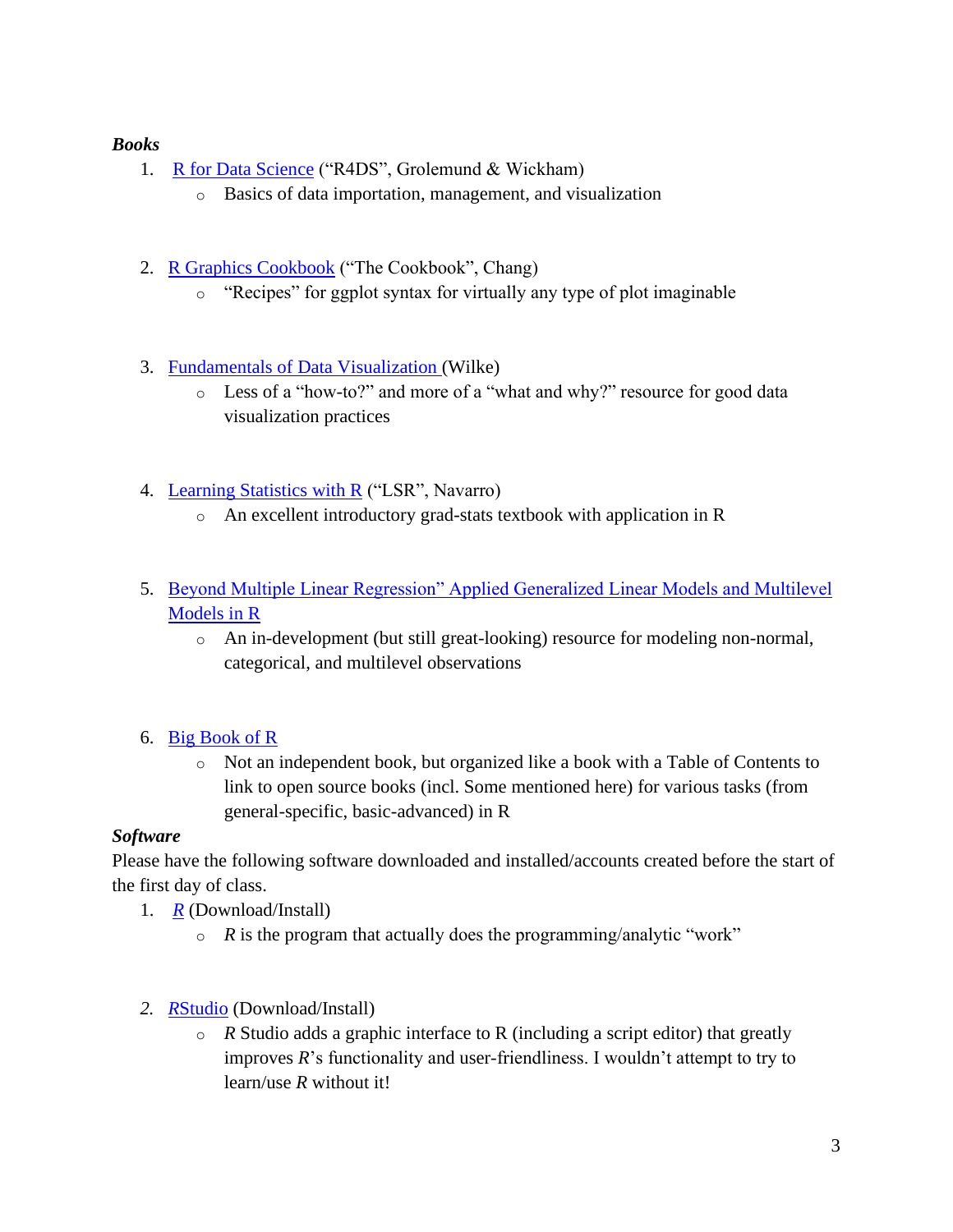- 3. [A LaTeX TeX distribution](https://www.latex-project.org/get/) (Download/install [different options for Mac and Windows)
	- $\circ$  LaTeX is a system for rendering text, math, and symbols (imagine: how painful it would be to specify complex equations having to go into Word's "symbol" list one at a time…). This is necessary for R Markdown to be able to fully knit your documents.
- *4.* [Slack](https://slack.com/) (Download/install)
	- o Slack will be useful for everyone (including myself and the TA) to more expediently ask/answer questions, share resources, ask for help, etc., as a community of learners, than email/office hours (which should be reserved for more complex/personalized matters). Please join the channel here.

#### *Other Helpful Online Resources*

- 1. [RStudio Primers](https://rstudio.cloud/learn/primers)
	- o The RStudio team has already created several online tutorials called "Primers" to help ease your learning into particular types of tasks in *R*. We will use these throughout the semester.

#### 2. [RStudio Cheat-Sheets](https://rstudio.com/resources/cheatsheets/)

o The RStudio team has created "cheat-sheets" for key processes and tidyverse packages. These provide nice overviews of the key concepts, functions, and arguments needed to perform common tasks in R, and are a great place to start troubleshooting problems you come across.

#### 3. [R for Psychological Science](https://psyr.djnavarro.net/index.html)

- o Created by Dr. Dani Navarro (of LSR fame), this is an incredible set of videos and tutorials for many of the skills you will be developing throughout the class
- 4. R Package [documentation](https://cran.r-project.org/web/packages/metafor/) .pdfs and (when possible) vignettes (see the documentation and [vignette](https://cran.r-project.org/web/packages/metafor/vignettes/metafor.pdf) for metafor:: as an example)
	- o For most other packages, you will often need to do your own detective-work to identify the functions you need, the arguments they will demand, and how to navigate the output they will supply. Mainstream packages have a standardlooking documentation .pdf that will provide this information to you; other (often well-developed) packages will also have more user-friendly vignette (i.e., tutorial) papers demonstrating the core functionality of a package.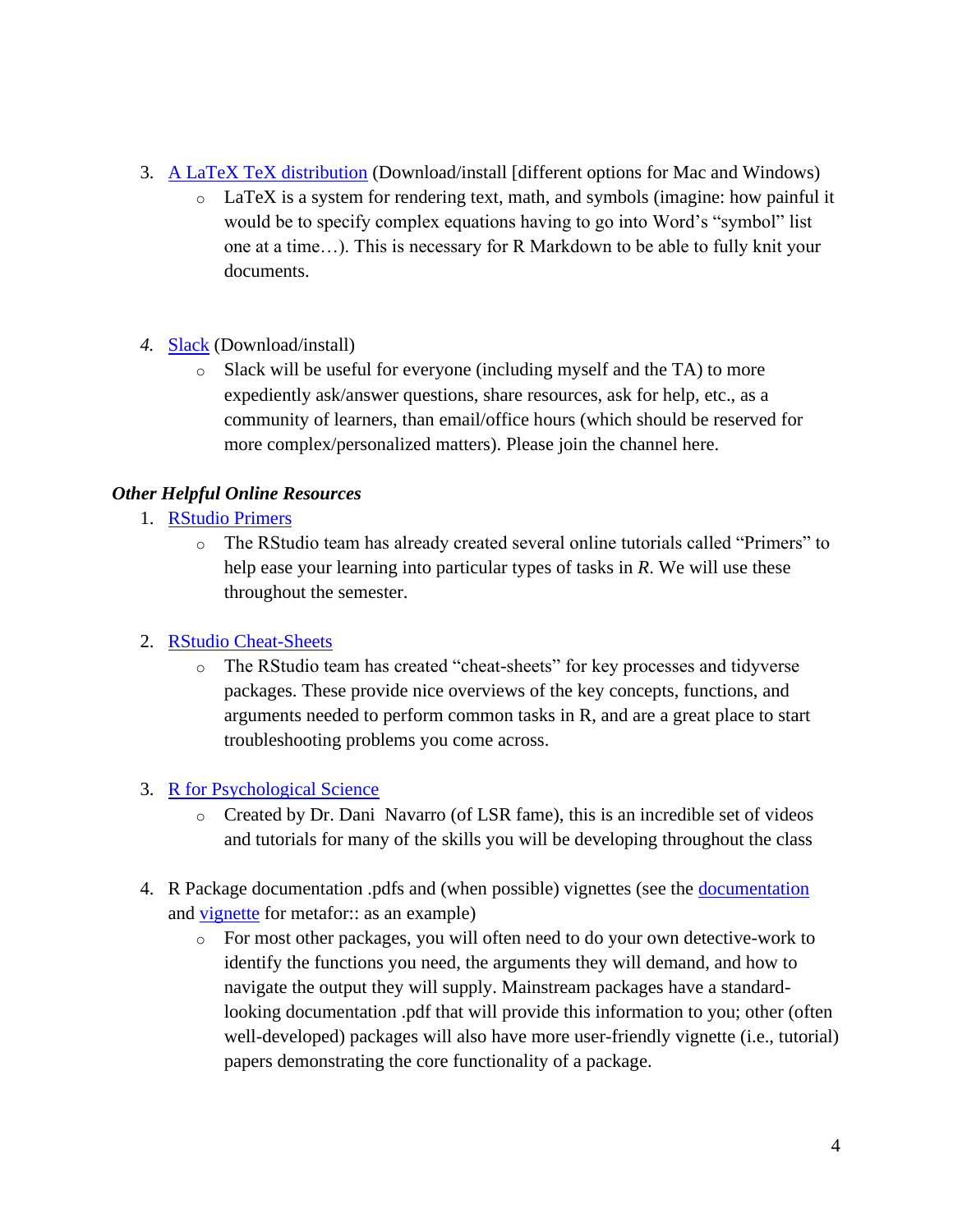## 5. [StackOverflow](https://stackoverflow.com/) and [CrossValidated](https://stats.stackexchange.com/)

 $\circ$  Community Q&A websites for programming (e.g., R) and statistics questions (those that are not programming-related), respectively. When you can't solve your own problems, the answers are often already waiting for you in a post here, and if not, you can ask the community who are often very responsive/effective (but your mileage with friendliness/warmth may vary…).

## **Methods of Evaluation**

| Assignment                                | Date of Evaluation (if known) | Weighting |
|-------------------------------------------|-------------------------------|-----------|
| Coding Capacity Building Assignments (x6) | <b>Throughout Semster</b>     | 36% (6%   |
|                                           |                               | each)     |
| R Language Fluency Test                   | TBD                           | 15%       |
| Data Viz Assignment                       | TBD                           | 15%       |
| <b>Capstone Project</b>                   | TBD                           | 36%       |
| Total                                     |                               | 100%      |

## **Coding Capacity Building Assignments (x6)**

These capacity building assignments are designed to incrementally increase your ability navigate the coding environment in R and add to your ability to manage, describe, and analyze data in R. These will typically be graded according to a rubric that assigns points on the basis of assignment reproducibility AND correctness.

You are permitted to submit \*one\* of the six Mini-Assignments up to two days late without explanation (life happens); it will be graded without penalty (however, you will not receive a grade/feedback at the normal pace, and we cannot guarantee it will be returned in advance of the next mini-assignment submission). Submissions more than two days late will not be graded without a formal/excused absence (i.e., with official documentation).

#### **R Language Fluency Test**

This test will occur during class time, and contains roughly 30 questions designed to assess your ability to read, interpret, and anticipate the output of R code.

For the R Fluency Test, a formal/excused absence (i.e., with official documentation) is necessary should you miss the day of the test.

#### **Data Viz Assignment**

This assignment will assess your ability to describe a "story" you wish to tell with data visualization and apply it in code. You will ned to make 2-4 visualizations in 2x styles: 1) befit for publication in a peer-reviewed journal; and 2) befit for a more dynamic dissemination outlet (e.g., a science knowledge translation outlet, a blog, social media). You will (like the Coding Capacity Building Assignments) be graded on the basis of both reproducibility AND correctness, with the correctness points being affected by a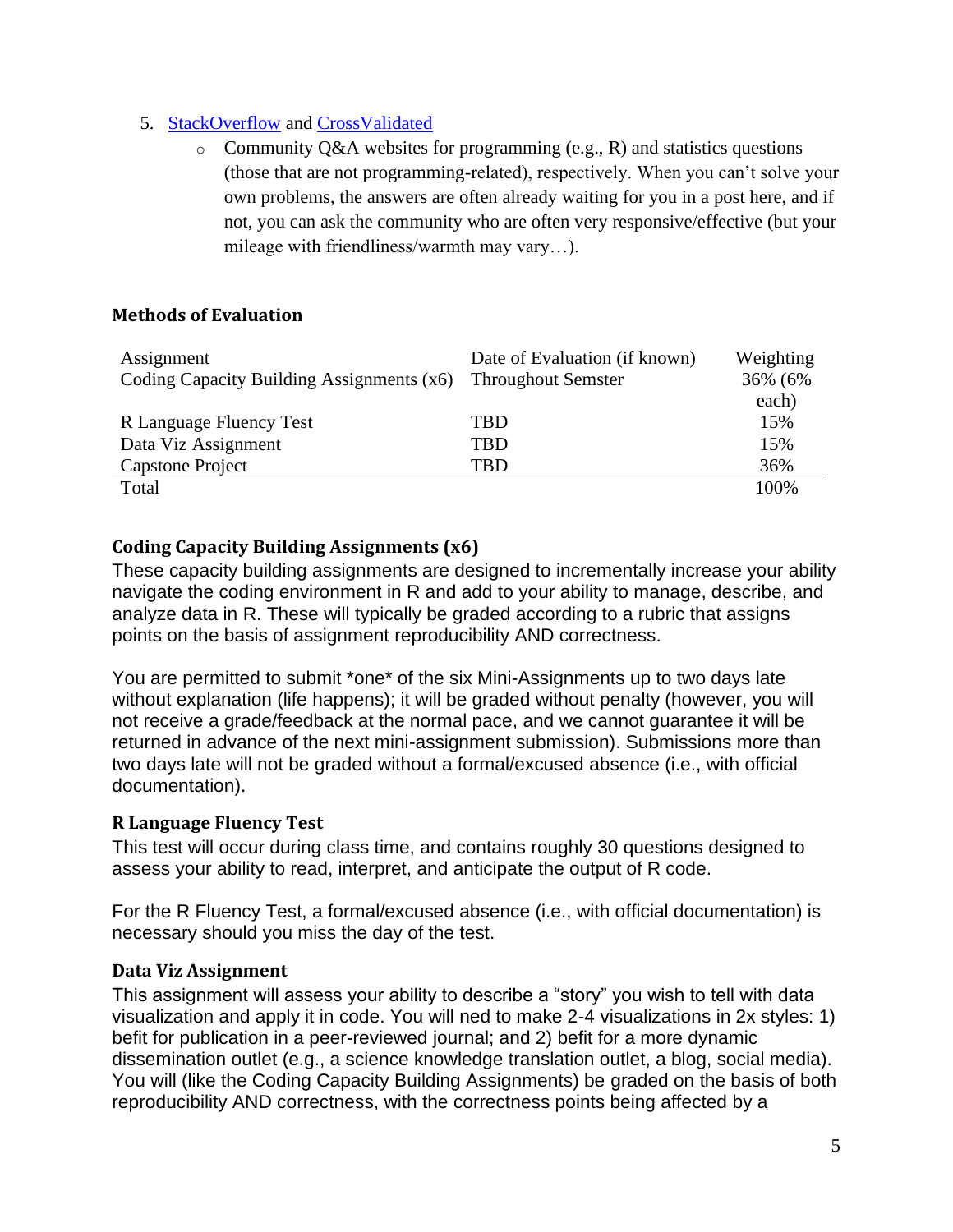"complexity modifier" based on the difficulty of the visualization techniques you have applied.

For the Data Viz. Assignment, late work (defined as beginning once the submission portal closes) will be penalized by a 5% deduction from your assigned grade per day of lateness, up to a maximum of 5 days, at which point you will be assigned a grade of 0. For example, if your submission was originally graded as 8.5/10, but you submitted it two days late, you would receive 8.5\*(1.00 - [.05\*2]), you would receive an adjusted grade of 7.65/10.

## **Capstone Project**

For the Capstone Project, you will be asked to create a new/full "mindlessly reproducible" analytic workflow for a data set and analysis(/analyses) of your choosing. You will be able to bring your own data set into the course (e.g., from your honours thesis of yore [as long as you have not analyzed it in R before], a data set from your advisor [used with permission], an open data set available online), and write a dynamic research paper, including a short introduction, full (and reproducible) methods and results sections, and a short discussion section. Like the Data Viz Assignment, you will be graded on the basis of both reproducibility AND correctness, with the correctness points being affected by a "complexity modifier" based on the difficulty of the analytic techniques you have applied.

For the Capstone Project, late work (defined as beginning once the submission portal closes) will be penalized by a 10% deduction from your assigned grade per day of lateness, up to a maximum of 5 days, at which point you will be assigned a grade of 0. The increased penalty is a result of the strain lateness will introduce for timely submission of final grades. For example, if your submission was originally graded as 36/40, but you submitted it three days late, you would receive 36\*(1.00 - [.15\*3]), you would receive an adjusted grade of 25.2/40.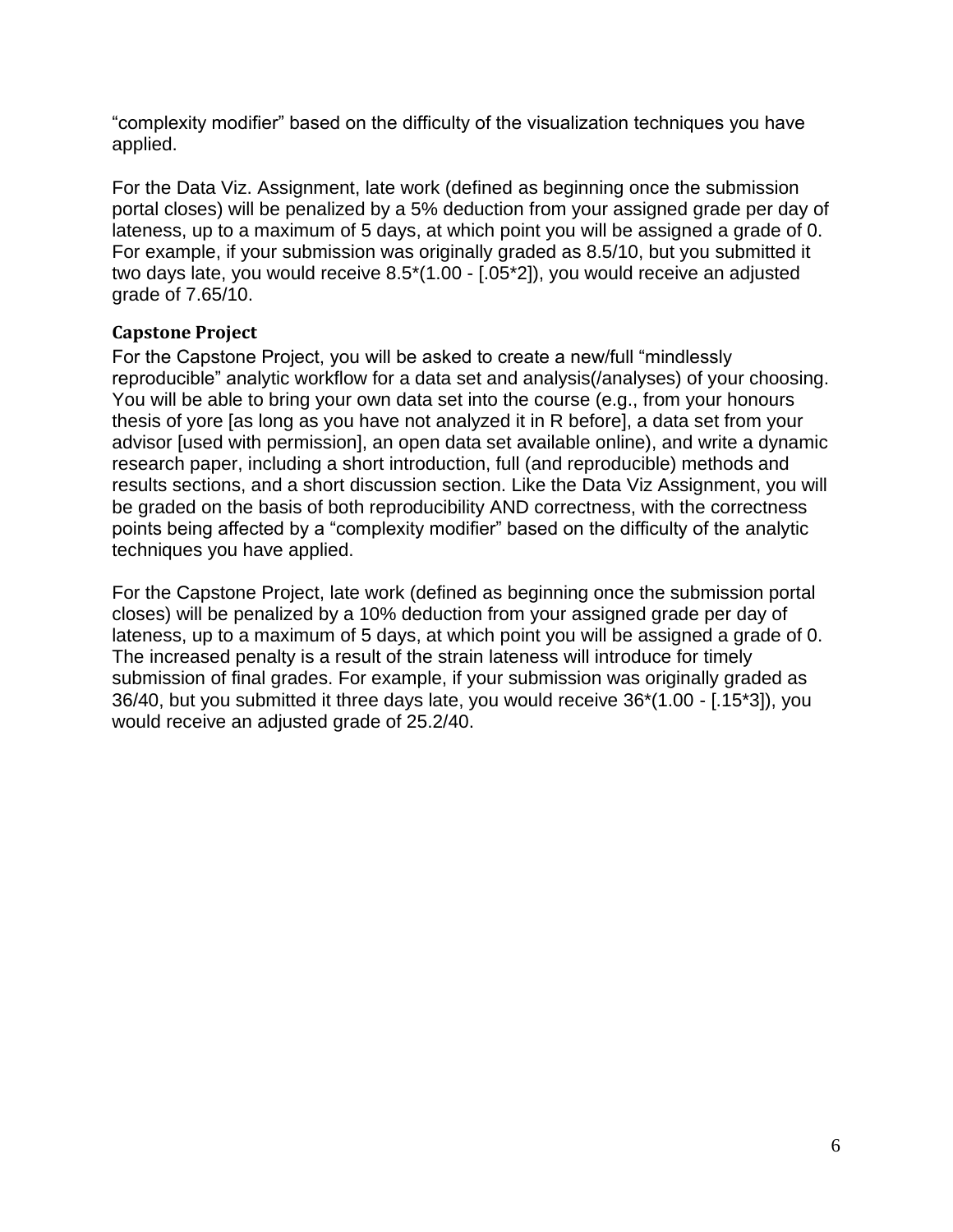# **Course Timeline**

| <b>Week</b>    | <b>Date</b> | <b>Topics/Content Areas/ Learning Activities</b>                                                                         | <b>Suggested Resources</b>                                                                                                                                                                                                                                                                                                                                                                                                                               |
|----------------|-------------|--------------------------------------------------------------------------------------------------------------------------|----------------------------------------------------------------------------------------------------------------------------------------------------------------------------------------------------------------------------------------------------------------------------------------------------------------------------------------------------------------------------------------------------------------------------------------------------------|
| $\mathbf{1}$   | Date        | Intro to the Class, R and R-Studio:<br>Reproducible Workflows, and How R<br>Processes Information                        | Gandrud (2015),<br>Chapter 1:<br>Introducing<br>Reproducible<br>Research<br>R4DS: 1:<br>$\bullet$<br>Introduction, 4:<br><b>Workflow basics,</b><br>6: Workflow<br>scripts, 8:<br><b>Workflow</b><br>projects, 10:<br>Tibbles, and 11:<br>Data Import<br>Navarro's R for<br>Psychological<br>Science: File<br>System,<br>Workspaces,<br>Packages,<br><b>Getting Started,</b><br>and Scripts<br>Navarro Video:<br><b>Say Hello to</b><br><b>Your Data</b> |
| $\overline{2}$ | Date        | Data Management in R, I: Importing and<br><b>Wrangling Data</b><br><b>Capacity Building Assignment #1 Due</b>            | R4DS 5: Data<br>$\bullet$<br>transformation<br>Navarro,<br>$\bullet$<br>Manipulating<br><b>Data</b><br>Navarro Videos:<br><b>Filtering Data,</b><br>Data Arranging,<br>Variable<br><b>Selection</b><br>dplyr cheatsheet                                                                                                                                                                                                                                  |
| 3              | Date        | Data Management in R, II: Advanced<br><b>Restructuring, and Composites</b><br><b>Capacity Building Assignment #2 Due</b> | R4DS 5: Data<br>transformation,<br>12: Tidy Data<br>Navarro Video:<br><b>Mutate</b>                                                                                                                                                                                                                                                                                                                                                                      |
| $\overline{4}$ | Date        | Describe Your Data: Statistics,<br>Missingness, and Tables<br><b>Capacity Building Assignment #3 Due</b>                 | Navarro:<br>Describing data,<br><b>Visualizing data</b>                                                                                                                                                                                                                                                                                                                                                                                                  |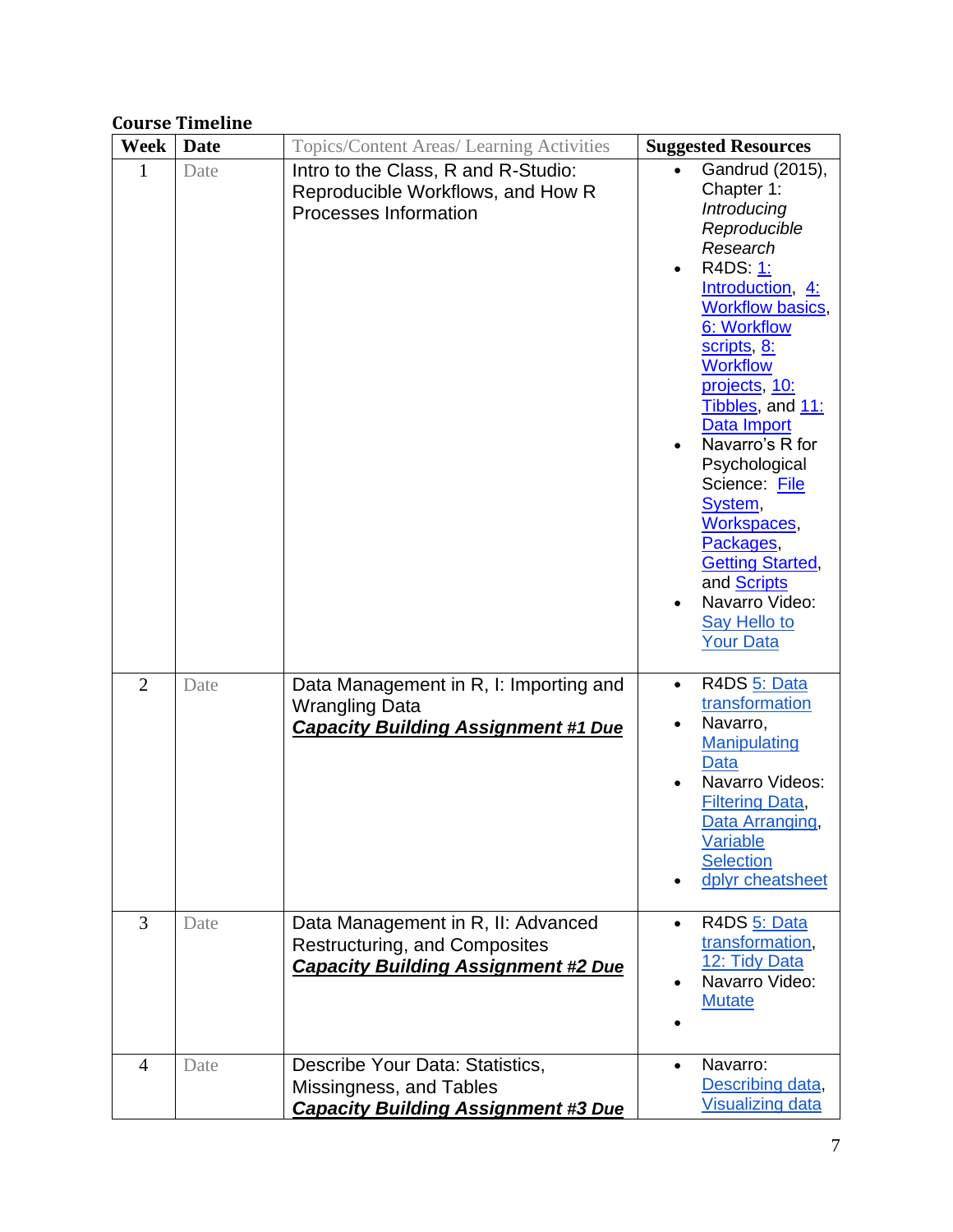| <b>Week</b>    | <b>Date</b> | Topics/Content Areas/ Learning Activities                                                                        | <b>Suggested Resources</b>                                                                                                                                                                                                                                                            |
|----------------|-------------|------------------------------------------------------------------------------------------------------------------|---------------------------------------------------------------------------------------------------------------------------------------------------------------------------------------------------------------------------------------------------------------------------------------|
|                |             |                                                                                                                  | R4DS: Data<br><b>Transformation</b><br>(see Grouped<br><b>Summaries</b> )<br>10 Guidelines for<br><b>Better Tables</b><br>10 Guidelines<br>with gt                                                                                                                                    |
| 5              | Date        | <b>Describe Your Data: Visualizations</b><br><b>Capacity Building Assignment #4 Due</b>                          | R4DS:<br>$\bullet$<br><b>Visualizing Data</b><br>Wilke: 29:<br><b>Telling a Story</b><br>and Making a<br>Point<br>From data to viz<br><b>R Graph Gallery</b><br><b>R</b> Graphics<br><b>Cookbook</b><br>ggplot <sub>2</sub><br>cheatsheet<br>ggplot <sub>2</sub><br>extension gallery |
| 6              | Date        | R "Fluency" Test                                                                                                 |                                                                                                                                                                                                                                                                                       |
| $\overline{7}$ | Date        | Modeling I: GLM Fundamentals and<br><b>Preparing Data for GLMs</b><br><b>Capacity Building Assignment #5 Due</b> | Cohen, Cohen,<br>$\bullet$<br>West, & Aiken<br>(2003; Chapter<br>8)<br>Fox & Weisberg<br>(2011)<br>MacCallum et al.<br>(2002)<br>Simmons et al.<br>(2011)                                                                                                                             |
| 8              | Date        | Modeling II: Fitting GLMs in R<br>Data Viz Assignment Due                                                        | Judd et al.<br>(2012)<br>Schoemann et<br>al. (2017)<br>West et al.<br>(1996)<br>Götz et al. (in<br>press)                                                                                                                                                                             |
| 9              | Date        | Modeling III: Reporting on and<br>Visualizing GLMs, and Beyond the GLM                                           | Dienes (2008)<br>Funder & Ozer<br>(2019)                                                                                                                                                                                                                                              |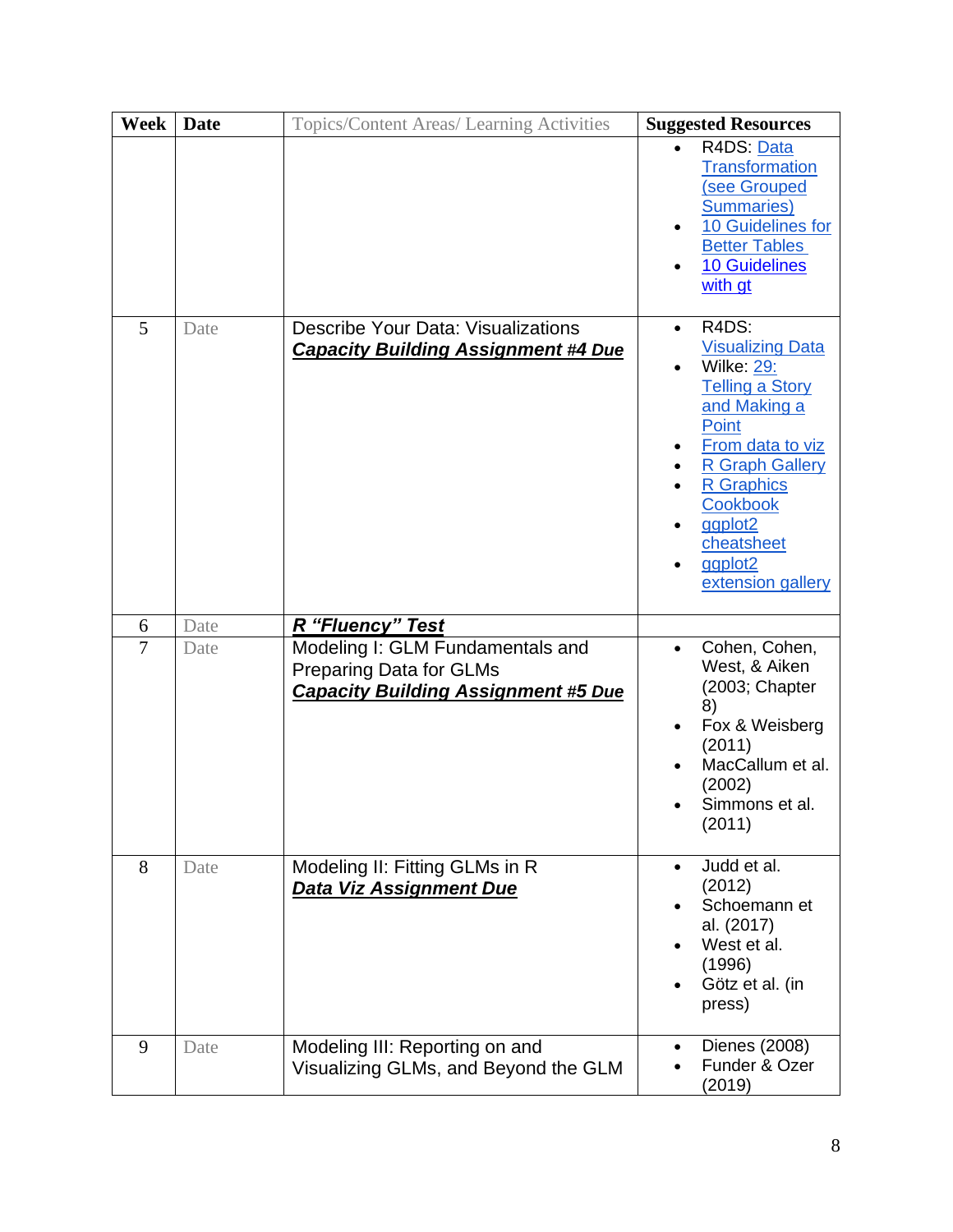| Week | <b>Date</b> | Topics/Content Areas/ Learning Activities                                                                             | <b>Suggested Resources</b>                                                                                         |
|------|-------------|-----------------------------------------------------------------------------------------------------------------------|--------------------------------------------------------------------------------------------------------------------|
|      |             |                                                                                                                       | Bakker et al.<br>(2016)<br>Anserson et al.<br>(2017)<br>Lakens (2014)<br><b>Simmons</b> (2014)                     |
| 10   | Date        | Advanced Programming: Loops and<br><b>Simulations of GLM Principles</b><br><b>Capacity Building Assignment #6 Due</b> |                                                                                                                    |
| 11   | Date        | <b>Advanced Programming: User-Written</b><br><b>Functions</b>                                                         | R4DS:<br><b>Functions</b><br><b>Advanced R:</b><br><b>Functions</b><br><b>R Studio Primer:</b><br><b>Functions</b> |
| 12   | Date        | Capstone Project Workday I                                                                                            |                                                                                                                    |
| 13   | Date        | Capstone Project Workday II<br><b>Capstone Project Due</b>                                                            |                                                                                                                    |

## **Statement on Academic Offences**

Scholastic offences are taken seriously and students are directed to read the appropriate policy, specifically, the definition of what constitutes a Scholastic Offence, at the following Web site: http://www.uwo.ca/univsec/pdf/academic\_policies/appeals/scholastic\_discipline\_grad.pdf Additionally, if written work will be assigned in the course and plagiarism-checking software might be used, the following statement to this effect must be included in the course outline:

All required papers may be subject to submission for textual similarity review to the commercial plagiarism-detection software under license to the University for the detection of plagiarism. All papers submitted for such checking will be included as source documents in the reference database for the purpose of detecting plagiarism of papers subsequently submitted to the system. Use of the service is subject to the licensing agreement, currently between The University of Western Ontario and Turnitin.com (http://www.turnitin.com).

## **Health/Wellness Services**

Students who are in emotional/mental distress should refer to Mental Health@Western http://www.uwo.ca/uwocom/mentalhealth/ for a complete list of options about how to obtain help.

## **Accessible Education Western (AEW)**

Western is committed to achieving barrier-free accessibility for all its members, including graduate students. As part of this commitment, Western provides a variety of services devoted to promoting, advocating, and accommodating persons with disabilities in their respective graduate program.